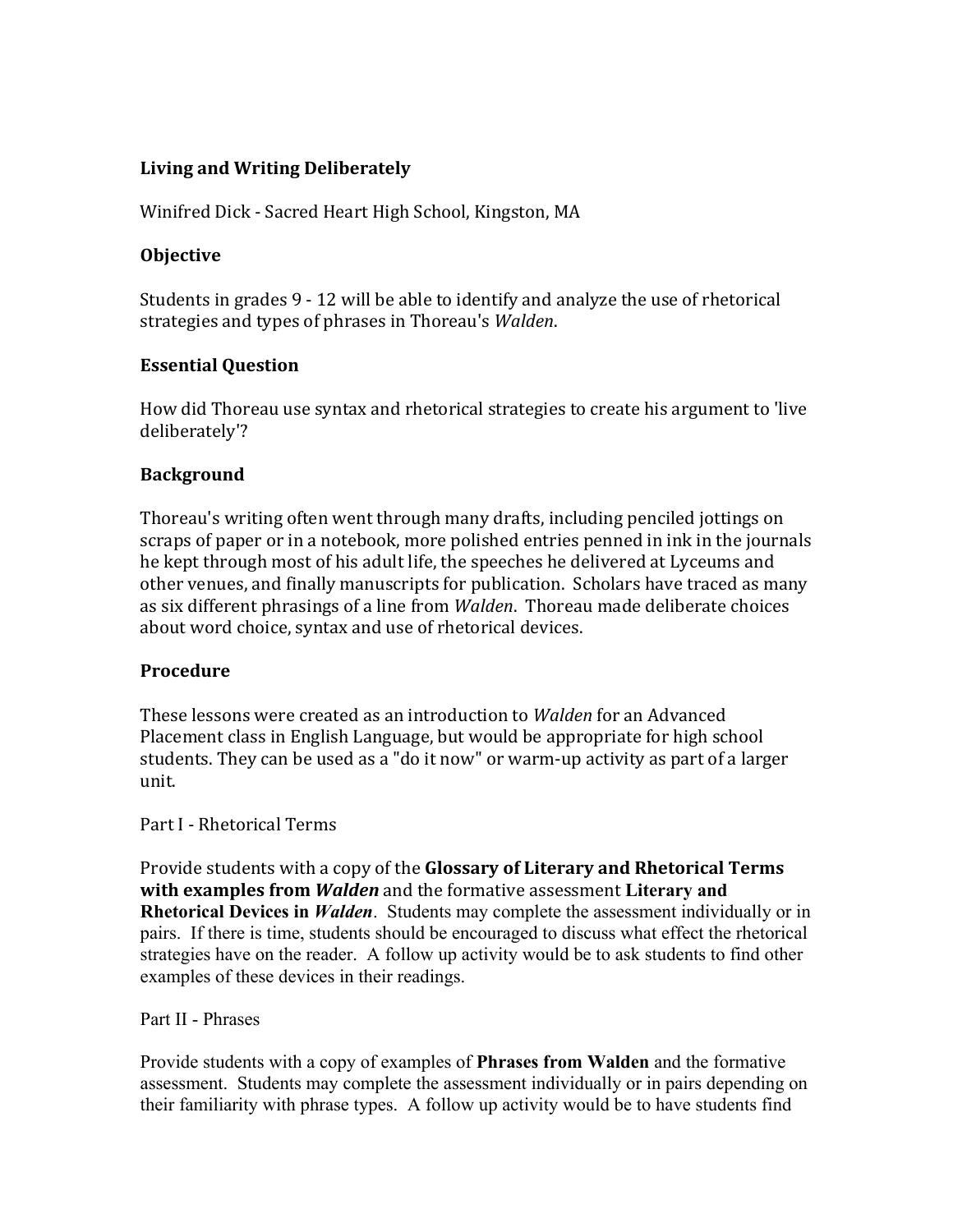types of phrases in their own reading, or create a phrase poem following a template specifying the type of phrase to be used in each line.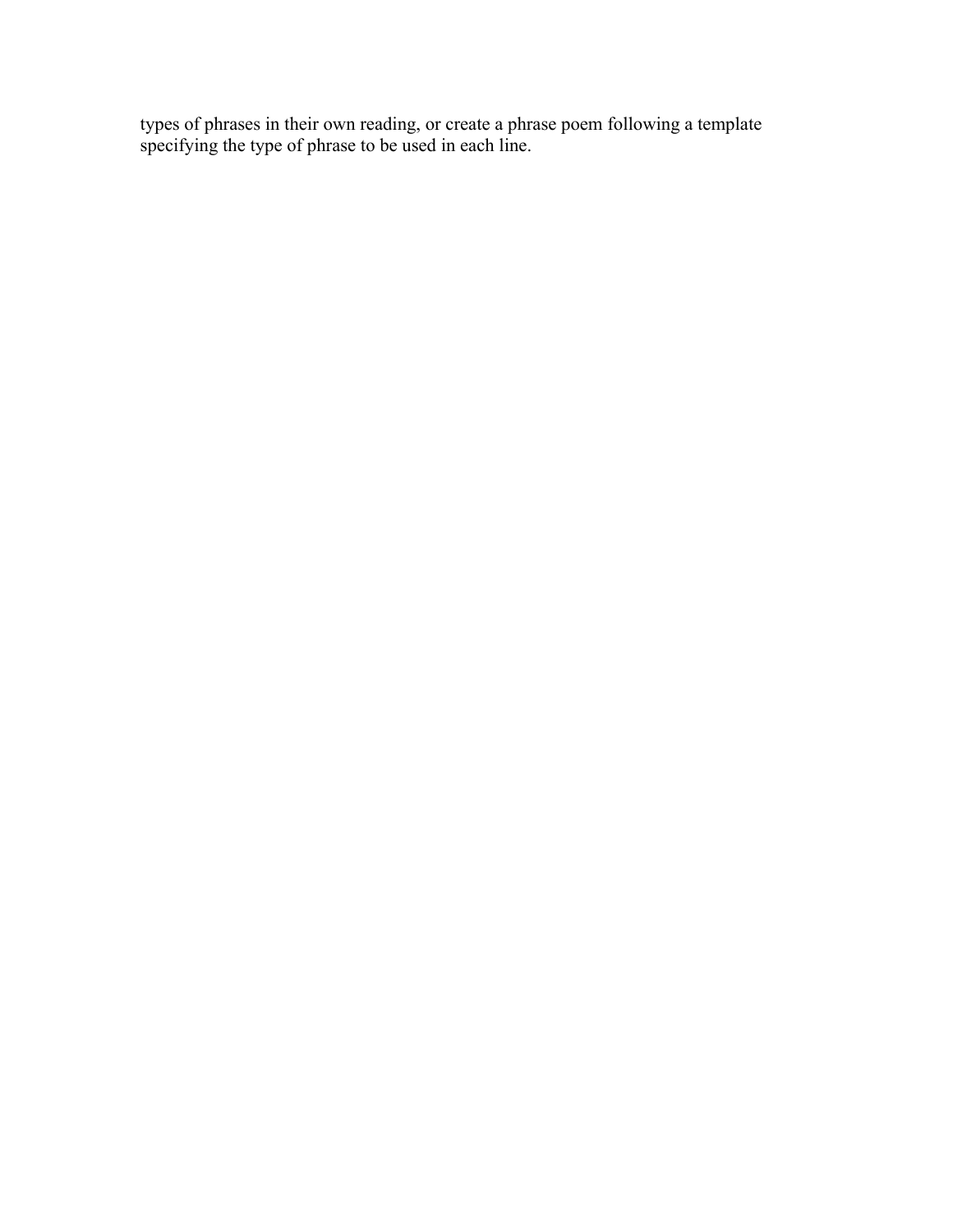# **Glossary of Literary and Rhetorical Terms with examples from** *Walden*

**alliteration** - repetitive consonant sound at the beginning of words

I am no more lonely than the loon in the pond that laughs so loud, or as Walden Pond itself. "Solitude"

Old people did not know enough once, perchance, to fetch fresh fuel to keep the fire a-going. "Economy"

**allusion** - a reference to something with which the writer presumes the reader is familiar. In *Walden* Thoreau makes geographical, historical, mythological, Biblical and literary allusions.

In the passage below, Chanticleer is the name of a rooster in fables and in Chaucer's *Canterbury Tales*.

I do not propose to write an ode to dejection, but to brag as lustily as chanticleer in the morning, standing on his roost, if only to wake my neighbors up. "Where I Lived, and What I Lived For"

We are amused at beholding the costume of Henry VIII, or Queen Elizabeth, as much as if it was that of the King and Queen of the Cannibal Islands. "Economy"

**analogy**— a comparison of two different things that are similar in some way

Individuals, like nations, must have suitable broad and natural boundaries, even a considerable neutral ground, between them.

Time is but a stream I go a-fishing in. "Where I Lived, and What I Lived For"

#### **anaphora** - repetition of a word or a phrase at the beginning of successive lines

Some have asked what I got to eat; **if I** did not feel lonesome; **if I** was not afraid; and the like. "Economy"

**Why should they** eat their sixty acres, when man is condemned to eat only his peck of dirt? **Why should they** begin digging their graves as soon as they are born? "Economy"

**I would rather** sit on a pumpkin and have it all to myself, than be crowded on a velvet cushion. **I would rather** ride on earth in an ox cart with a free circulation, than go to heaven in the fancy car of an excursion train and breathe a malaria all the way. "Economy"

#### **anecdote** - a short and amusing or interesting story that focuses on a particular incident

I long ago lost a hound, a bay horse, and a turtle dove, and am still on their trail. Many are the travellers I have spoken concerning them, describing their tracks and what calls they answered to. I have met one or two who had heard the hound, and the tramp of the horse, and even seen the dove disappear behind a cloud, and they seemed as anxious to recover them as if they had lost them themselves. "Economy"

#### **antithesis** - a statement in which two opposing ideas are balanced

Walden was dead and is alive again. "Spring"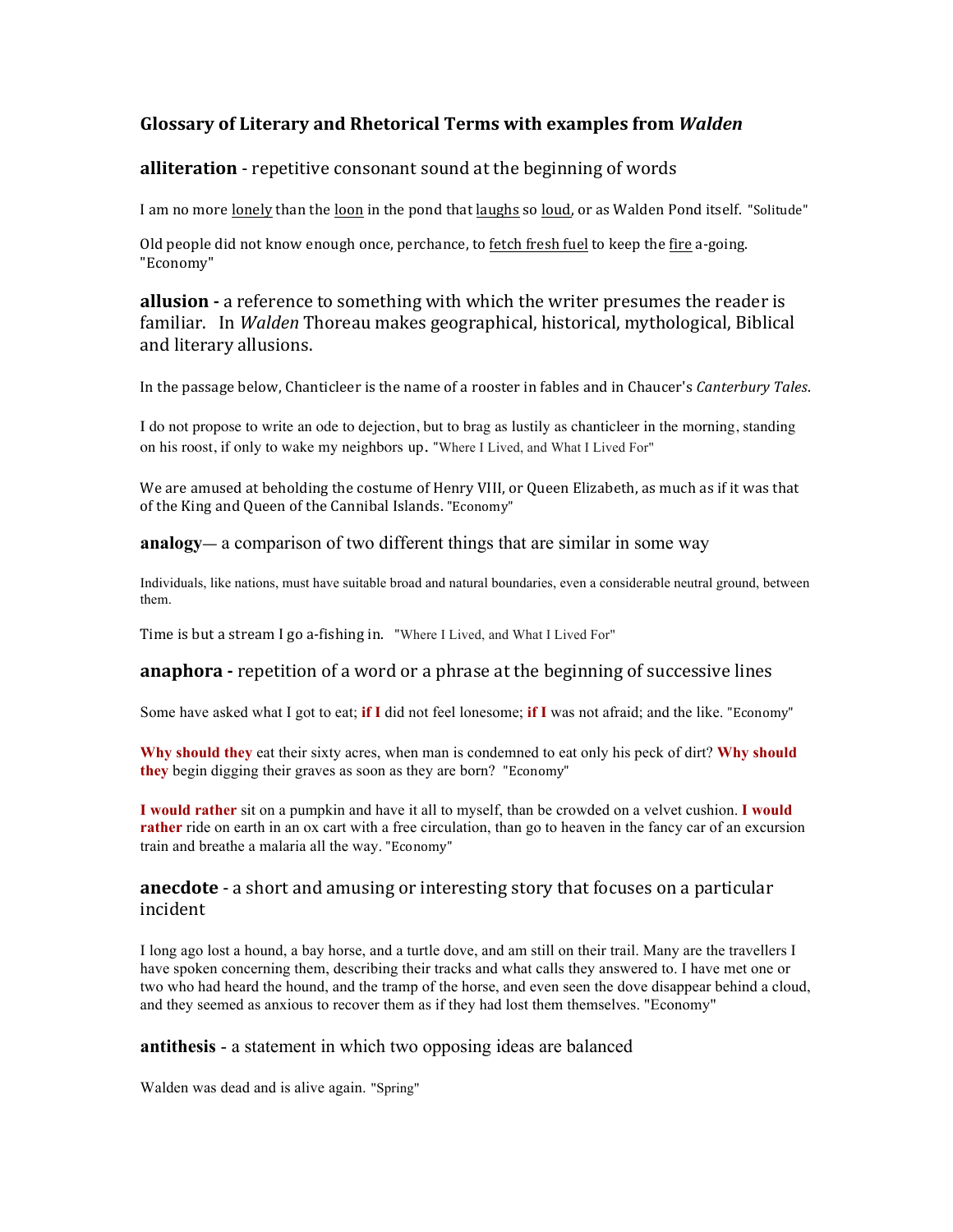There is an influx of novelty in the world, and yet we tolerate incredible dullness. "Conclusion"

**aphorism -** a concise statement that expresses succinctly a general truth or idea, often using rhyme or balance

A living dog is better than a dead lion. "Conclusion"

If a man does not keep pace with his companions, perhaps it is because he hears a different drummer. "Conclusion"

#### **assonance** - repetitive vowel sound

Instead of singing like the birds, *I* silently smiled at my incessant good fortune. "Sounds"

#### **asyndeton** - skipping one or more conjunctions

He is not fed, sheltered, clothed, warmed, like his contemporaries. "Economy"

His health is ever good, his lungs are sound, his spirits never flag. "Solitude"

**chiasmus** - a statement consisting of two parallel parts in which the second part is structurally reversed

I am wont to think that men are not so much the keepers of herds as the herds are keepers of men. "Economy"

#### **didactic** - having the primary purpose of showing or teaching; refers to tone

I went to the woods because I wished to live deliberately, to front only the essential facts of life, and see if I could not learn what it had to teach, and not, when I came to die, discover that I had not lived. "Economy"

#### **euphemism** - an indirect, less offensive way of saying something that is considered unpleasant

I hardly need refer now to the laborers in our Southern States who produce the staple exports of this country, and are themselves a staple production of the South. "Economy"

#### **hyperbole** - deliberate exaggeration

In the passage below, Thoreau argues that the ownership of property is a worse burden than one of Hercules twelve labors.

I see young men, my townsmen, whose misfortune it is to have inherited farms, houses, barns, cattle, and farming tools; for these are more easily acquired than got rid of. Better if they had been born in the open pasture and suckled by a wolf, that they might have been seen with clearer eyes what field they were called to labor in. Who made them serfs of the soil? Why should they eat their sixty acres, when man is condemned to eat only his peck of dirt? Why should they begin digging their graves as soon as they are born? They have got to live a man's life, pushing all these things before them, and get on as well as they can. How many a poor immortal soul have I met well-nigh crushed and smothered under its load, creeping down the road of life, pushing before it a barn seventy-five feet by forty, its Augean stables never cleansed, and one hundred acres of land, tillage, mowing, pasture and woodlot!" "Economy"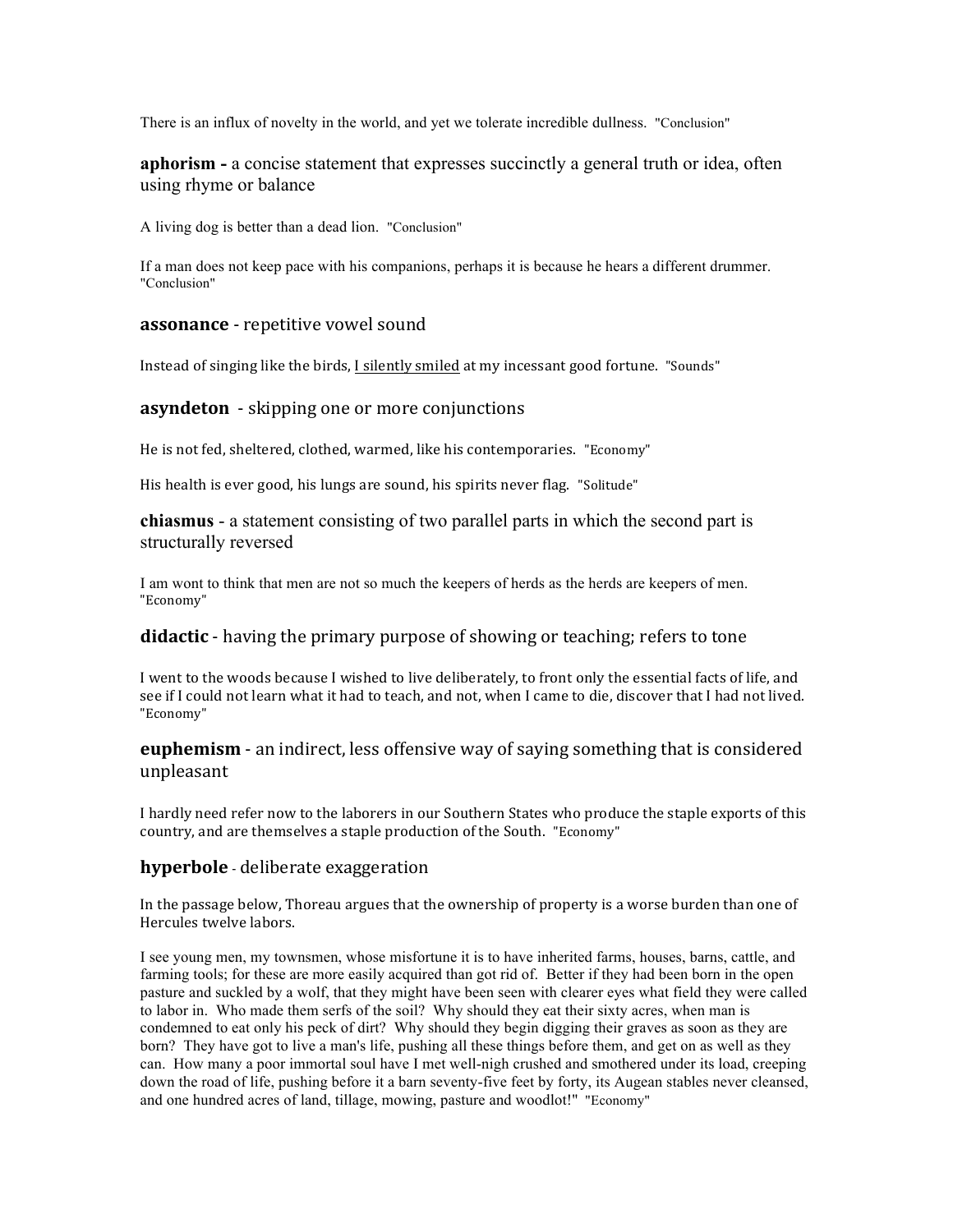**idiom** - an expression in a given language that cannot be understood from the literal meaning of the words in the expression

The owner of the axe, as he released his hold on it, said that it was the apple of his eye... "Economy"

**oxymoron** - juxtaposition of two words that contradict each other

…this small Herculean labor "The Bean Field"

#### **parallelism** - repetitive grammatical structure

There is some of the same fitness in a man's building his own house that there is in a bird building its own nest. "Economy"

**paradox** - a phrase that seems to be self-contradictory, but is nevertheless true

And when the farmer has got his house, he may not be the richer but the poorer for it, and it be the house that has got him. "Economy"

But lo! men have become tools of their tools. "Economy"

#### **personification** - giving human characteristics to something non-human

Every little pine needle expanded and swelled with sympathy and befriended me. "Solitude"

It is not all books that are as dull as their readers. "Reading"

#### **polysyndeton** - rapid and frequent use of conjunctions in succession

…that you persuade your neighbor to let you make his shoes or his hat or his coat or his carriage or import his groceries for him. "Economy"

...when I came out to the railroad, on my way home, its yellow sand-heap stretching away gleaming in the hazy atmosphere, and the rails shone in the sun, and I heard the lark and the peewee and other birds already come to commence another year with us. "Economy"

#### **pun** - a word with a double meaning

In the passage below "shiftless" is a pun, meaning both "without any clothing" and "doing nothing."

Dress a scarecrow in your last shift, you standing shiftless by, who would not soonest salute the scarecrow? "Economy"

#### **rhetorical question** - a question asked for rhetorical effect and not requiring an answer

Look at the teamster on the highway, wending his way to market by day or night; does any divinity stir within him? "Economy"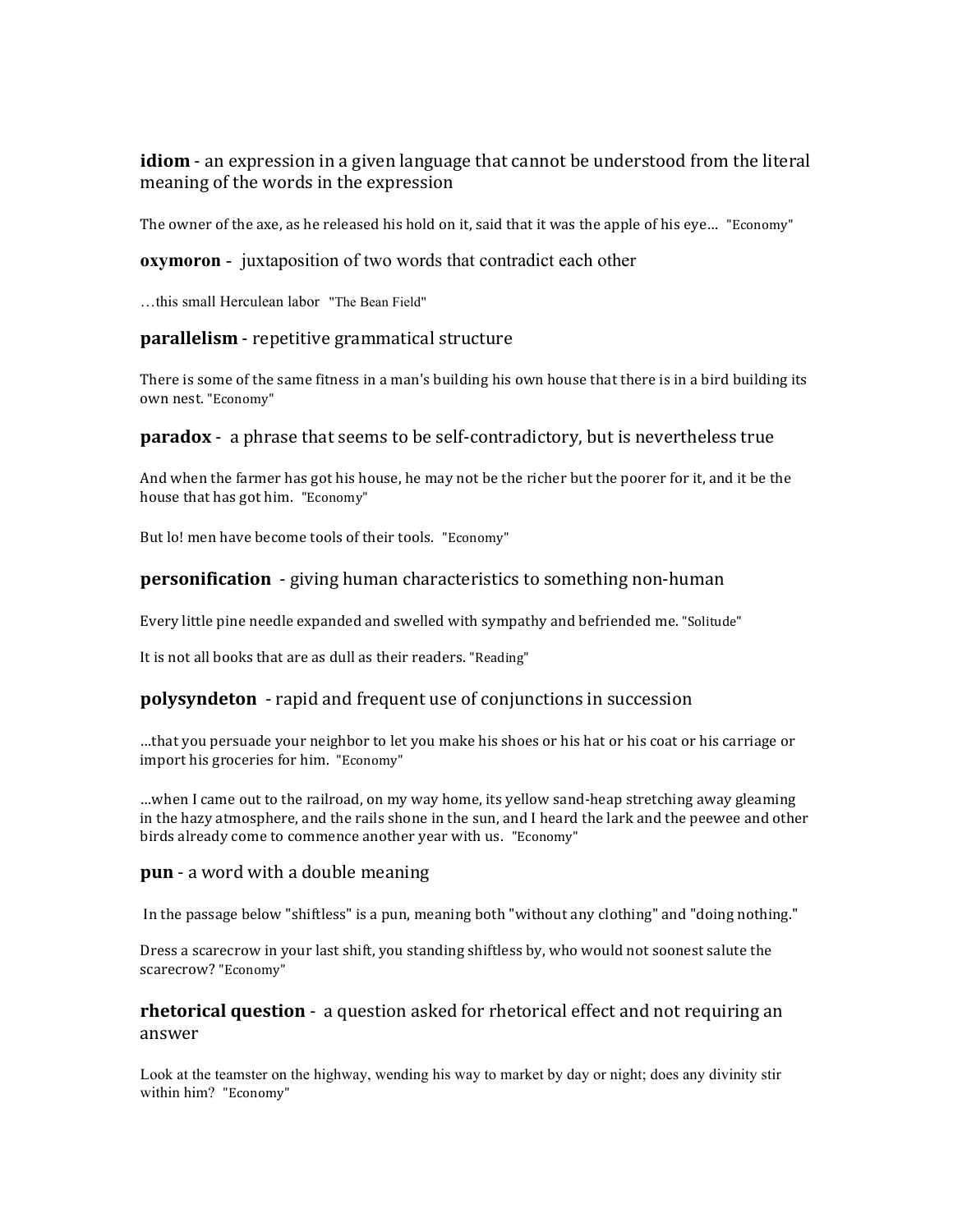Who made them serfs of the soil? Why should they eat their sixty acres, when man is condemned to eat only his peck of dirt? Why should they begin digging their graves as soon as they are born? "Economy"

## **understatement** - deliberate representation of some thing as lesser in magnitude than it actually is

…nothing new ever does happen in foreign parts, a French revolution not excepted. "Where I Lived, and What I Lived For"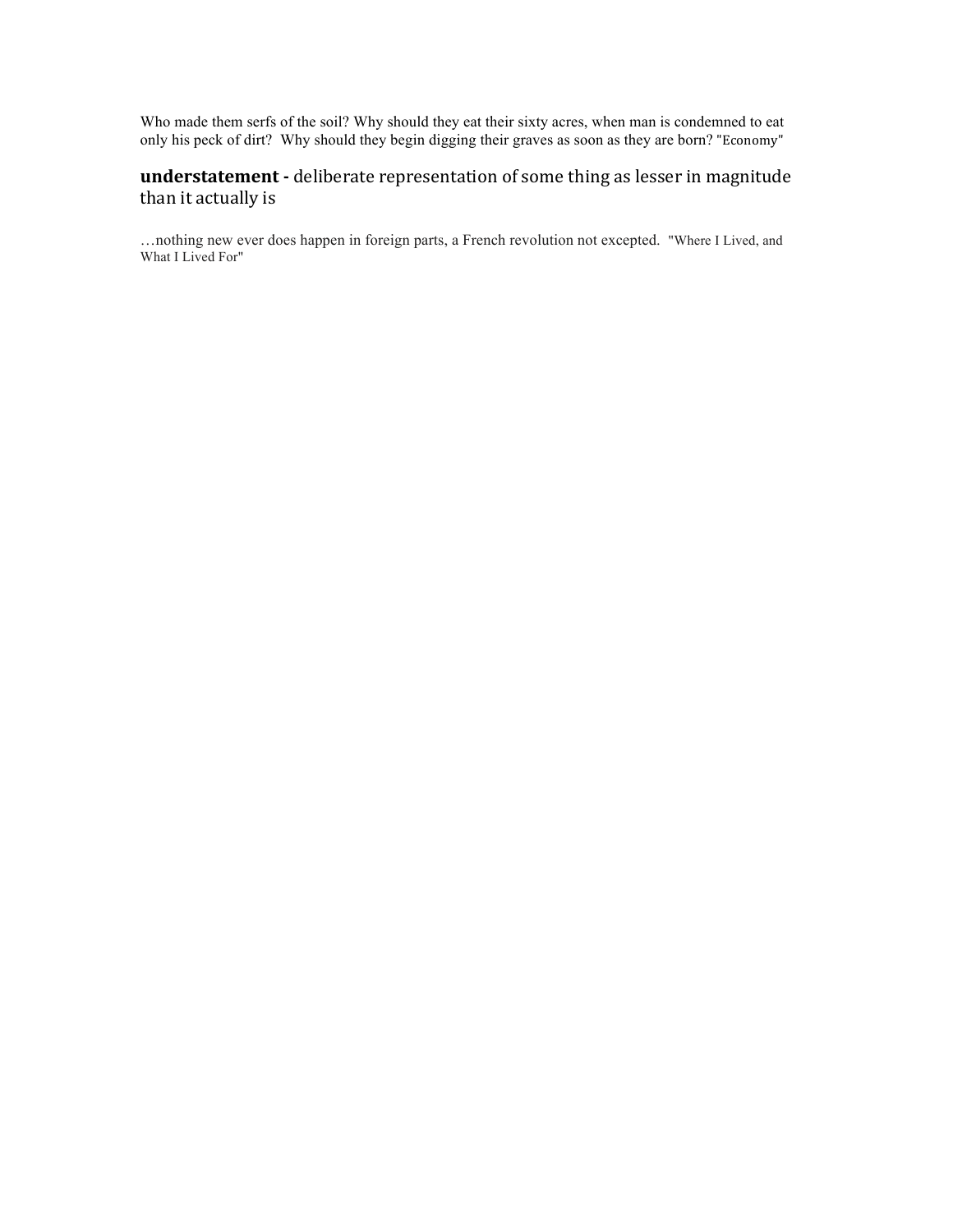Name

## **Literary and Rhetorical Devices in** *Walden*

In the following passages identify examples of literary and rhetorical terms listed in the word bank. One passage may use more than one device, but all devices are used at least once.

Word Bank: allusion, analogy, anaphora, anecdote, antithesis, asyndeton, aphorism, chiasmus, hyperbole, onomatopoeia, oxymoron, paradox, parallelism, personification, polysyndeton, pun, and rhetorical question

- 1. I have lived some thirty years on this planet, and I have yet to hear the first syllable of valuable or even earnest advice from my seniors.
- 2. Not till we are lost, in other words, not till we have lost the world, do we begin to find ourselves, and realize where we are and the infinite extent of our relations.
- 3. … a man is rich in proportion to the number of things which he can afford to let alone.
- 4. I did not wish to take a cabin passage, but rather to go before the mast and on the deck of the world, for there I could best see the moonlight amid the mountains.
- 5. Did you ever think what those sleepers are that underlie the railroad? Each one is a man, an Irishman or a Yankee man. The rails are laid on them, and they are covered with sand and the cars run smoothly over them. They are sound sleepers, I assure you.
- 6. A lake is the landscape's most beautiful and expressive feature. It is earth's eye; looking into which the beholder measures the depth of his own nature.
- 7. Nature and human life are as various as our several constitutions. Who shall say what prospect life offers to another? Could a greater miracle take place than for us to look through each other's eyes for an instant?
- 8. It is not worth the while to go round the world to count the cats in Zanzibar.
- 9. I do not propose to write an ode to dejection, but to brag as lustily as chanticleer in the morning, standing on his roost, if only to wake my neighbors up.
- 10. If we read of one man robbed, or murdered, or killed by accident, or one house burned, or one vessel wrecked, or one steamboat blown up, or one cow run over on the Western Railroad, or one mad dog killed, or one lot of grasshoppers in the winter, - we never need read of another.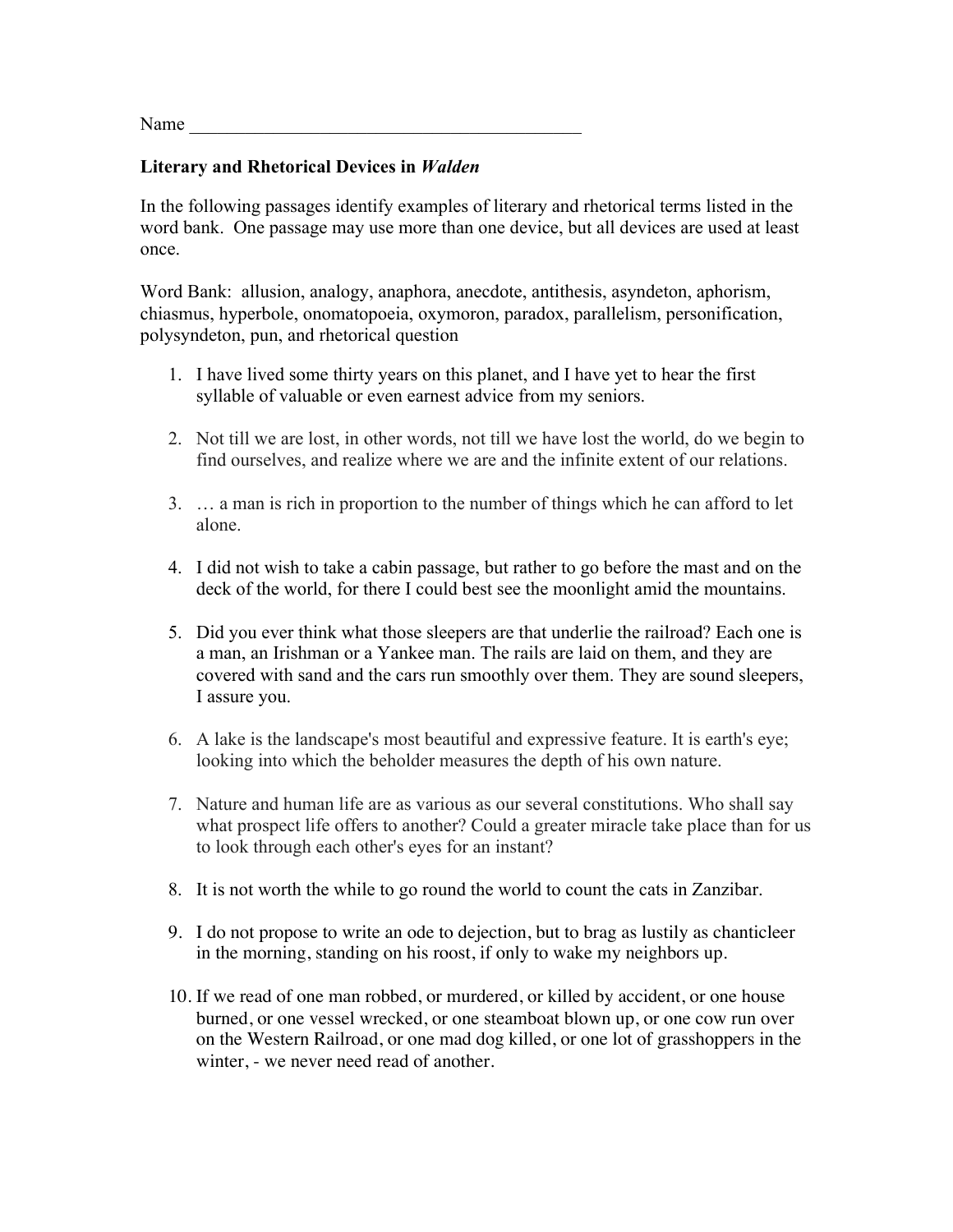- 11. Removing the weeds, putting fresh soil about the bean stems, and encouraging this weed which I had sown, making the yellow soil express its summer thought in bean leaves and blossoms rather than in wormwood and piper and millet grass, making the earth say beans instead of grass — this was my daily work.
- 12. His health is ever good, his lungs are sound, his spirits never flag.
- 13. When the farmer has got his house, he may not be the richer by the poorer for it, and it may be that the house has got him.
- 14. Removing the weeds, putting fresh soil about the bean stems, and encouraging this weed which I had sown, making the yellow soil express its summer thought in bean leaves and blossoms rather than in wormwood and piper and millet grass, making the earth say beans instead of grass — this was my daily work.
- 15. At length the winter set in good earnest, just as I had finished plastering, and the wind began to howl around the house as if it had not had permission to do so till then. Night after night the geese came lumbering in the dark with a clangor and a whistling of wings, even after the ground was covered with snow, some to alight in Walden, and some flying low over the woods toward Fair Haven, bound for Mexico.
- 16. The surface of the earth is soft and impressible by the feet of men' and so with the paths which the mind travels. How worn and dusty, then, must be the Highways of the world, how deep the ruts of tradition and conformity.
- 17. Rather than love, than money, than fame, give me truth.
- 18. I sat at a table where rich food and wine were in abundance, and obsequious attendance, but sincerity and truth were not; and I went away hungry from the inhospitable board.
- 19. There is an incessant influx of novelty into the world, and yet we tolerate incredible dullness.
- 20. I heard a robin in the distance, the first I had heard for many a thousand years, methought, whose note I shall not forget for many a thousand more.
- 21. …the traveller asked the boy if the swamp before him had a hard bottom. The boy replied that it had. But presently the traveller's horse sank in up to the girths, and he observed to the boy, "I thought you said that this bog had a hard bottom." "So it has, " answered the latter, "but you have not got half way to it yet." So is is with the bogs and quicksands of society, but he is an old boy that knows it.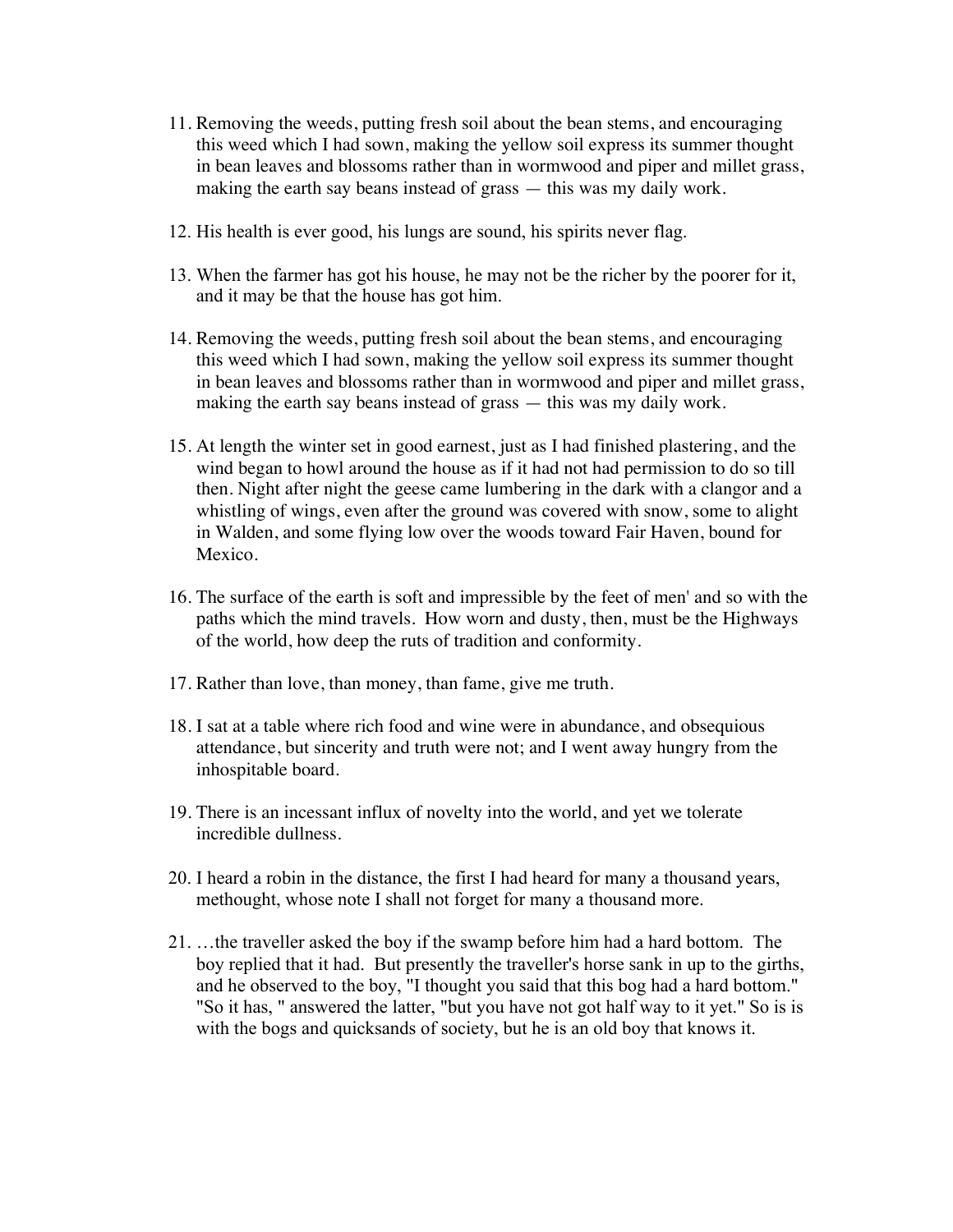# **Phrases in** *Walden* (based on Killgallon's *Grammar for High School*)

# **Absolute Phrase**

## **A sentence part describing the rest of the sentence in which it appears.**

Absolutes are almost complete sentences. Every absolute phrase can be turned into a sentence by adding *was* or *were*.

**Example:** It is glorious to behold this ribbon of water sparkling in the sun, **the bare face of the pond full of glee and youth**, as if it spoke the joy of the fishes within it…

**Test:** The bare face of the pond *was* full of glee and youth.

Absolutes frequently begin with possessive pronouns: *my, his, her, its, our, their*.

**Example:** John Farmer sat at his door one September evening, after a hard day's work, **his mind still running on his labor more or less.**

## **Appostive Phrase**

## **A noun phrase identifying a person, place or thing named in a sentence.**

## **Examples:**

*Identifying people:* When I consider my neighbors, **the farmers of Concord**…

*Identifying things:* Most men are satisfied if they read or hear read, and perchance have been convicted by the wisdom of one good book, **the Bible**…

# **Prepositional Phrase**

## **A preposition is the first word in a prepositional phrase.**

Prepositional phrases can function in sentences as adverbs, answering the questions *when? where?* and *how?*, or as adjectives, answering the questions, *which one?* or *what kind?.*

# **Examples:**

| At present I am a sojourner in civilized life again. | when?      |
|------------------------------------------------------|------------|
| At present I am a sojourner in civilized life again. | where?     |
| The mass of men lead lives of quiet desperation.     | what kind? |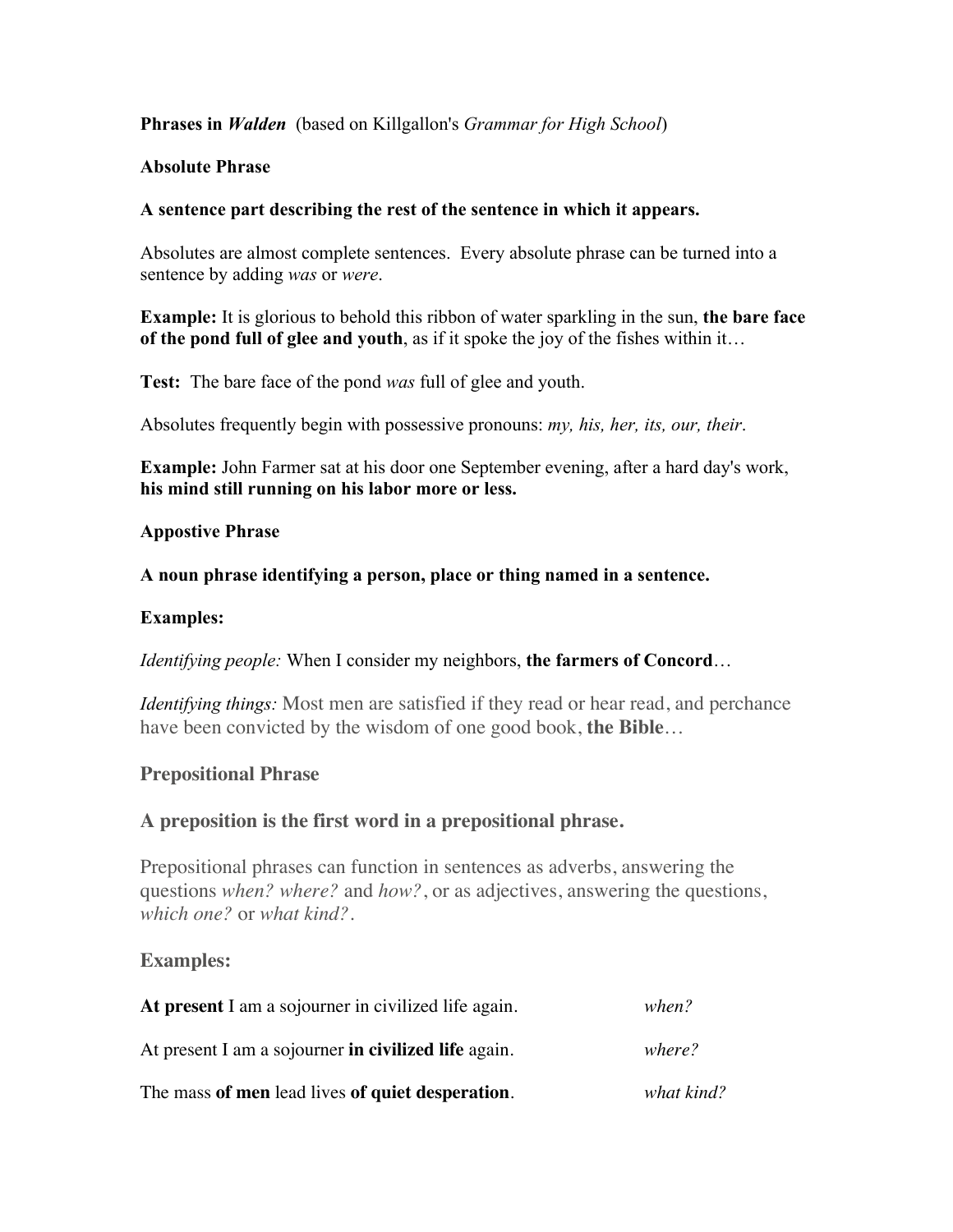## **Participial Phrase**

## **A verbal ending in** *-ing* **or** *-ed* **used to describe.**

Participles, unlike main verbs or gerunds (another verbal ending in -ing), are removable from sentences since they function as adjectives or adverbs. Some past participles are irregular (e.g. *broken* is the past participle of *break* in the example below).

## **Examples:**

I was as much affected by the faint hum of a mosquito **making its invisible and unimaginable tour through my apartment at earliest dawn**…

I heard a fresh and tender bough suddenly fall like a fan to the ground, when there was not a breath of air stirring, **broken off by its own weight**.

## **Gerund Phrase**

## **A verbal ending in** *-ing* **used to name activities.**

Gerunds can function in a sentence as the subject, direct or indirect object, object of a preposition, or predicate noun. Since gerunds function as nouns they are frequently preceded by the articles *a*, *an* and *the*.

## **Examples:**

**Removing the weeds, putting fresh soil about the bean stems, and encouraging this weed which I had sown,** …this was my daily work.

Why should they begin **digging their own graves as soon as they are born?**

## **Infinitive Phrase**

## **A verbal that always begins with** *to* **plus a verb.**

Infinitives can name something (like nouns), give a reason for something (like adverbs), or describe something (like adjectives).

The grand necessity, then, for our bodies, is **to keep warm, to keep the vital heat in us**.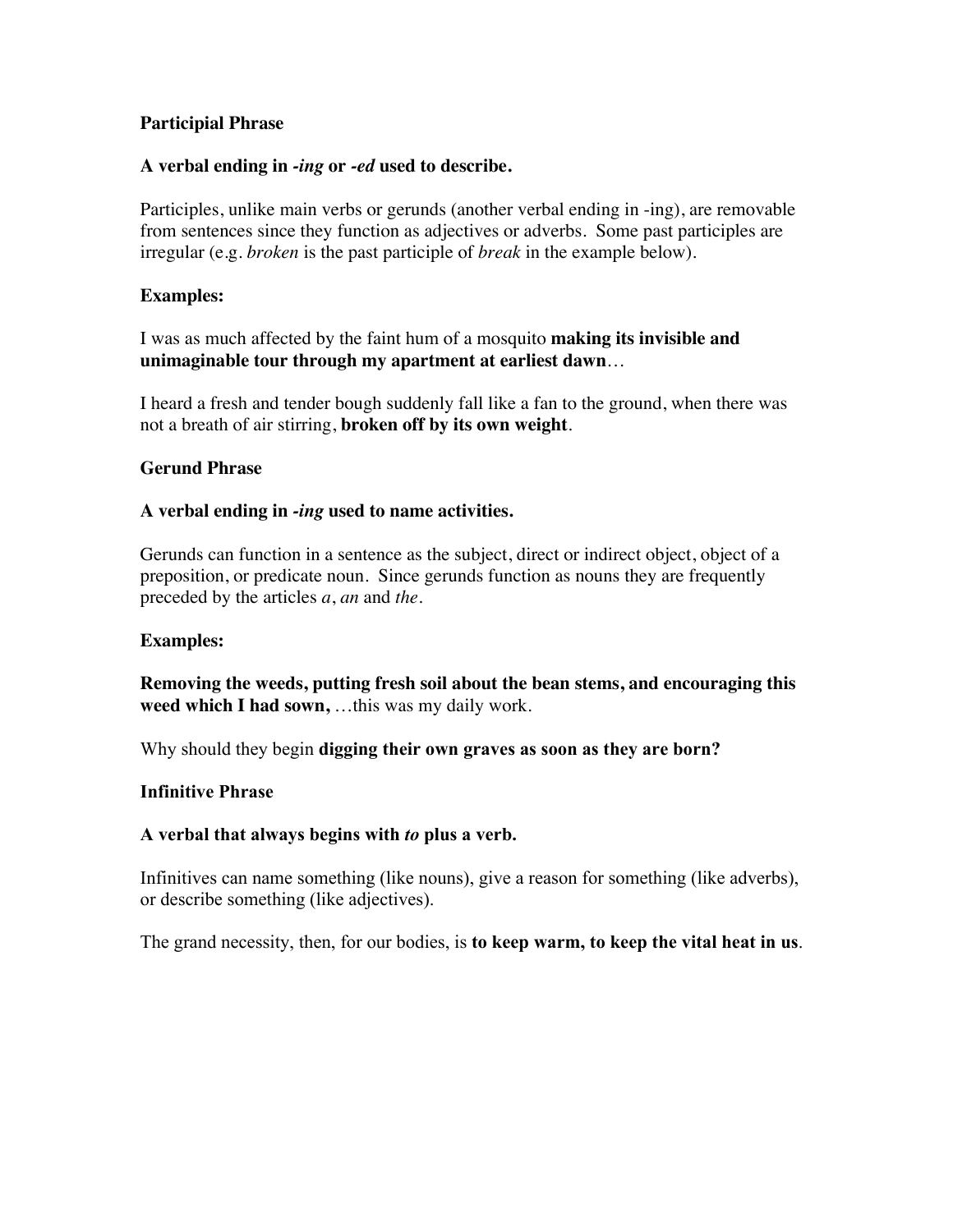Name

# **Phrases in** *Walden*

Identify the types of phrases underlined in the passages below.

Word Bank: Absolute, Appositive, Gerund, Infinitive, Participial, Prepositional

- 1. …when I came out on to the railroad, on my way home, its yellow sand heap stretched away gleaming in the hazy atmosphere…
- 2. …when I came out on to the railroad, on my way home, its yellow sand heap stretched away gleaming in the hazy atmosphere…
- 3. I did not wish to take a cabin passage, but rather to go before the mast and on the deck of the world, for there I could best see the moonlight amid the mountains.
- 4. Rise free from care before dawn and seek adventures.
- 5. …one day, as I crept along its sedgy shore, the fresh spray blowing in my face, I came upon the mouldering wreck of a boat, the sides gone…
- 6. How many a man has dated a new era in his life from the reading of a book!
- 7. Instead of singing like the birds, I silently smiled at my incessant good fortune.
- 8. Instead of singing like the birds, I silently smiled at my incessant good fortune.
- 9. How many a poor immortal soul have I met well-nigh crushed and smothered under its load, creeping down the road of life, pushing before it a barn seventyfive feet by forth, its Augean stables never cleansed, and one hundred acres of land, tillage, mowing, pasture and woodlot!
- 10. Yet some, not wise, go to the other side of the globe…
- 11. This spending of the best part of one's life earning money in order to enjoy a questionable liberty during the least valuable part of it, reminds me of the Englishman who went to India to make a fortune first, in order that he might return to England and live the life of a poet.
- 12. This spending of the best part of one's life earning money in order to enjoy a questionable liberty during the least valuable part of it, reminds me of the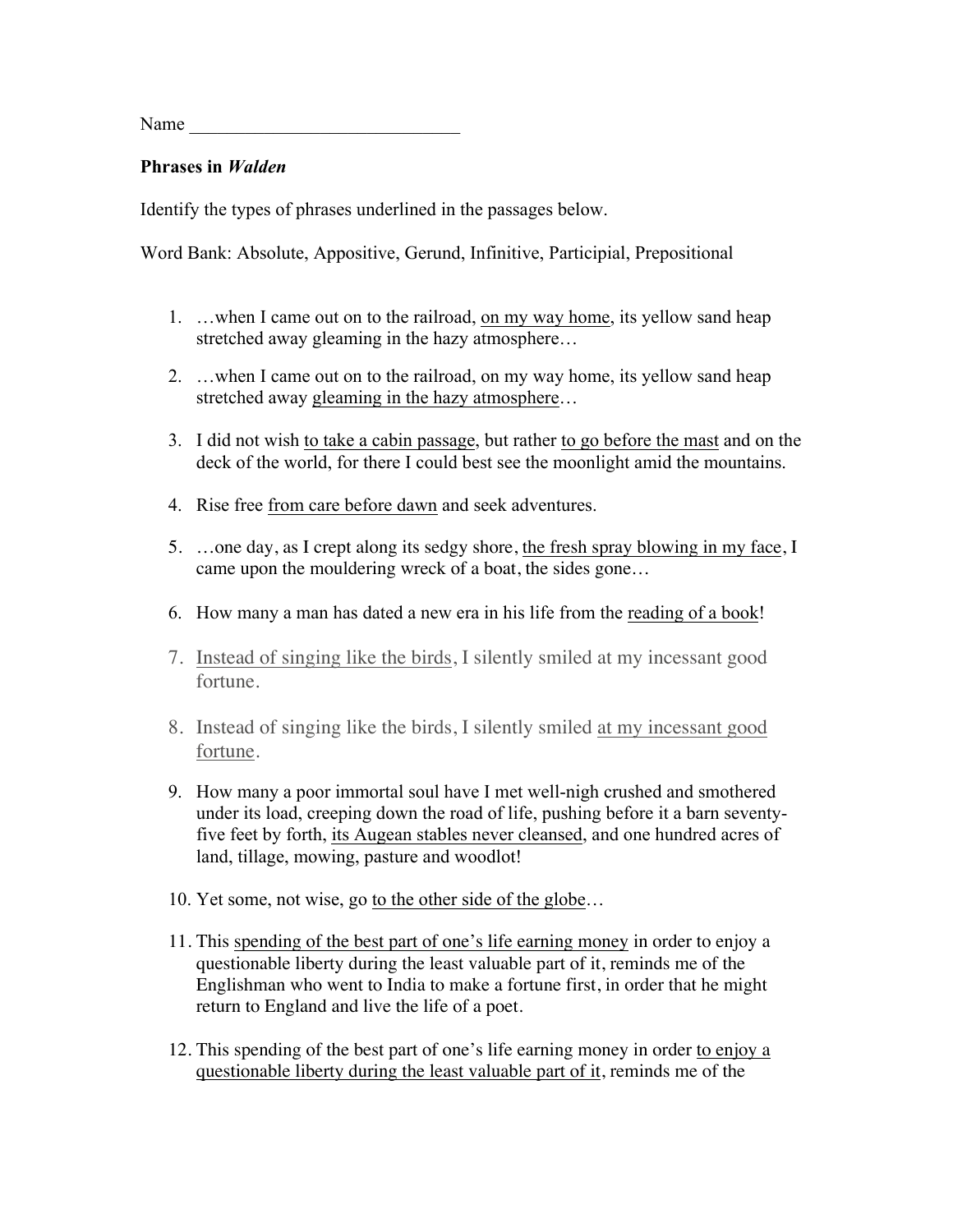Englishman who went to India to make a fortune first, in order that he might return to England and live the life of a poet.

- 13. Darwin, the naturalist, says of the inhabitants of Tierra del Fuego…
- 14. A young forest growing up under your windows, and wild sumachs and blackberry vines breaking through into your cellar; sturdy pitch-pines rubbing and creaking against the shingles for want of room, their roots reaching quite under the house.
- 15. Every day or two I strolled to the village to hear some of the gossip which is incessantly going on there, circulating either from mouth to mouth, or from newspaper to newspaper, and which, taken in homeopathic doses, was really as refreshing in its way as the rustle of leaves and the peeping of frogs.
- 16. Every day or two I strolled to the village to hear some of the gossip which is incessantly going on there, circulating either from mouth to mouth, or from newspaper to newspaper, and which, taken in homeopathic doses, was really as refreshing in its way as the rustle of leaves and the peeping of frogs.
- 17. Every day or two I strolled to the village to hear some of the gossip which is incessantly going on there, circulating either from mouth to mouth, or from newspaper to newspaper, and which, taken in homeopathic doses, was really as refreshing in its way as the rustle of leaves and the peeping of frogs.
- 18. Since the woodcutters, and the railroad, and I myself have profaned Walden, perhaps the most attractive, if not the most beautiful, of all our lakes, the gem of the woods, is White Pond…
- 19. The better part of the man is soon ploughed into the soil for compost.
- 20. The nation itself…is an unwieldy and overgrown establishment, cluttered with furniture and tripped up by its own traps, ruined by luxury and heedless expense, by want of calculation and a worthy aim.
- 21. The nation itself…is an unwieldy and overgrown establishment, cluttered with furniture and tripped up by its own traps, ruined by luxury and heedless expense, by want of calculation and a worthy aim.
- 22. The nation itself…is an unwieldy and overgrown establishment, cluttered with furniture and tripped up by its own traps, ruined by luxury and heedless expense, by want of calculation and a worthy aim.